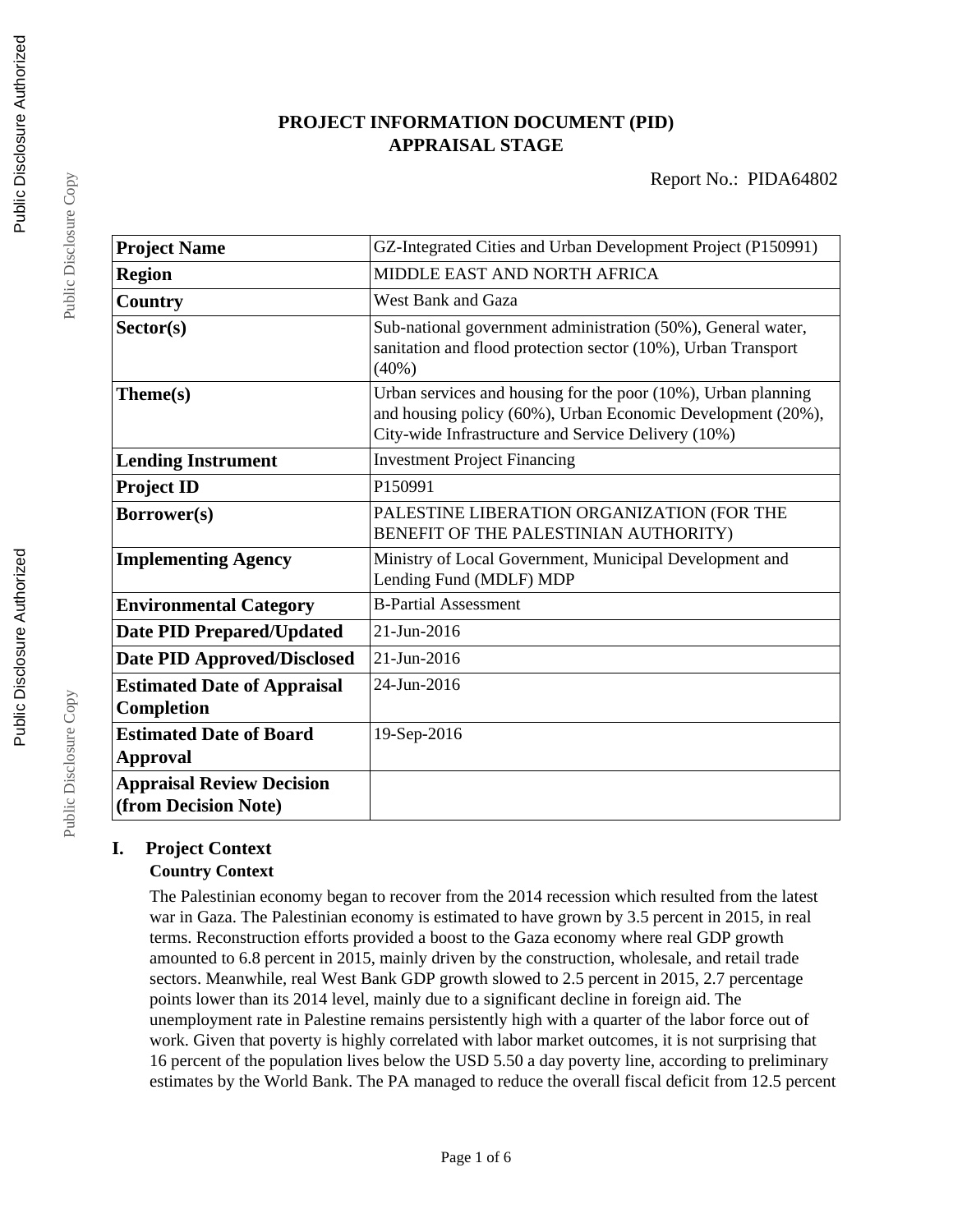in 2014 to 11.4 percent of the GDP in 2015. However, donor aid steeply declined by one-third, resulting in a USD 650 million financing gap. The PA has resorted to accumulation of arrears and domestic borrowing to cover the gap.

Local Government Units (LGUs) predate the Palestinian Authority (PA) which was created as the first Palestinian central government administration after signing the Oslo Accords in September 1993. Until then, LGUs were the only administrative institutions allowed to exist and function officially in Palestine which was under military rule by the Government of Israel (GoI). The PA was initially established for a five-year interim period after the Oslo Accords with responsibility for the administration of the territory partly under its control. However, the Oslo Accords were never fully implemented, coming to a full halt with the beginning of the second Intifada in 2000. The consequence today is a multilayered system of physical, institutional, and administrative restrictions, which have fragmented Palestine into small enclaves beyond a West Bank and Gaza divide, with the West Bank further divided into Areas A, B and C, each with its concomitant administrative and security arrangements. With increasing political and geographical fragmentation over the last two decades, LGUs have gained paramount importance providing services to the local population.

#### **Sectoral and institutional Context**

Land scarcity, spatial fragmentation, rapid urban growth, and uneven development within Palestine have increased pressure on local authorities. LGUs, legally mandated to provide key public services and infrastructure, struggle to address the swelling service needs of their rapidly increasing urban populations, invest in rehabilitation and upgrading of strained infrastructure networks, or formulate comprehensive well laid out urban plans. Rapid urbanized growth has resulted in extended built-up space connecting cities, refugee camps, towns, and peri-urban areas such as villages, with indistinguishable socio-economic borders. Multiple distinct legal authorities exist within the urban areas including LGUs, MoLG District Offices, and refugee camps; and no mechanism or practice exists for these authorities to coordinate spatial planning to leverage economies of scale for service delivery, infrastructure investment, and economic growth, or for strategic alignment of development priorities.

Urban planning in Palestine lacks elements of forward-thinking strategic planning. LGUs are overwhelmed from existing demands for services and lack basic data, instruments, and processes to utilize available spatial resources, forecast future estimates, and manage overall urban growth. Building often precedes planning and service delivery, while land connected to existing public services within central urban locations remains vacant and undeveloped. This results in inefficient land use and infrastructure development and sprawl. LGUs have limited knowledge of tools to promote smart and compact growth. They are forced to respond to expanding peripheries and unplanned built-up space with ad hoc service and infrastructure provision, as well as postconstruction, de facto planning within new or updated master plans. This also results in the already financially beleaguered LGUs providing costly services to newly expanded areas or relying on donors or individual citizens to do so, rather than allowing for densification of under-utilized land. The system of classification for residential areas (type A-D) is not equally applied across LGUs, nor is it based on defined scientific standards  $\triangleright$  (geographic location, market value of real estate, available land in relation to population size and growth percentage  $\geq$  (when determining classification type.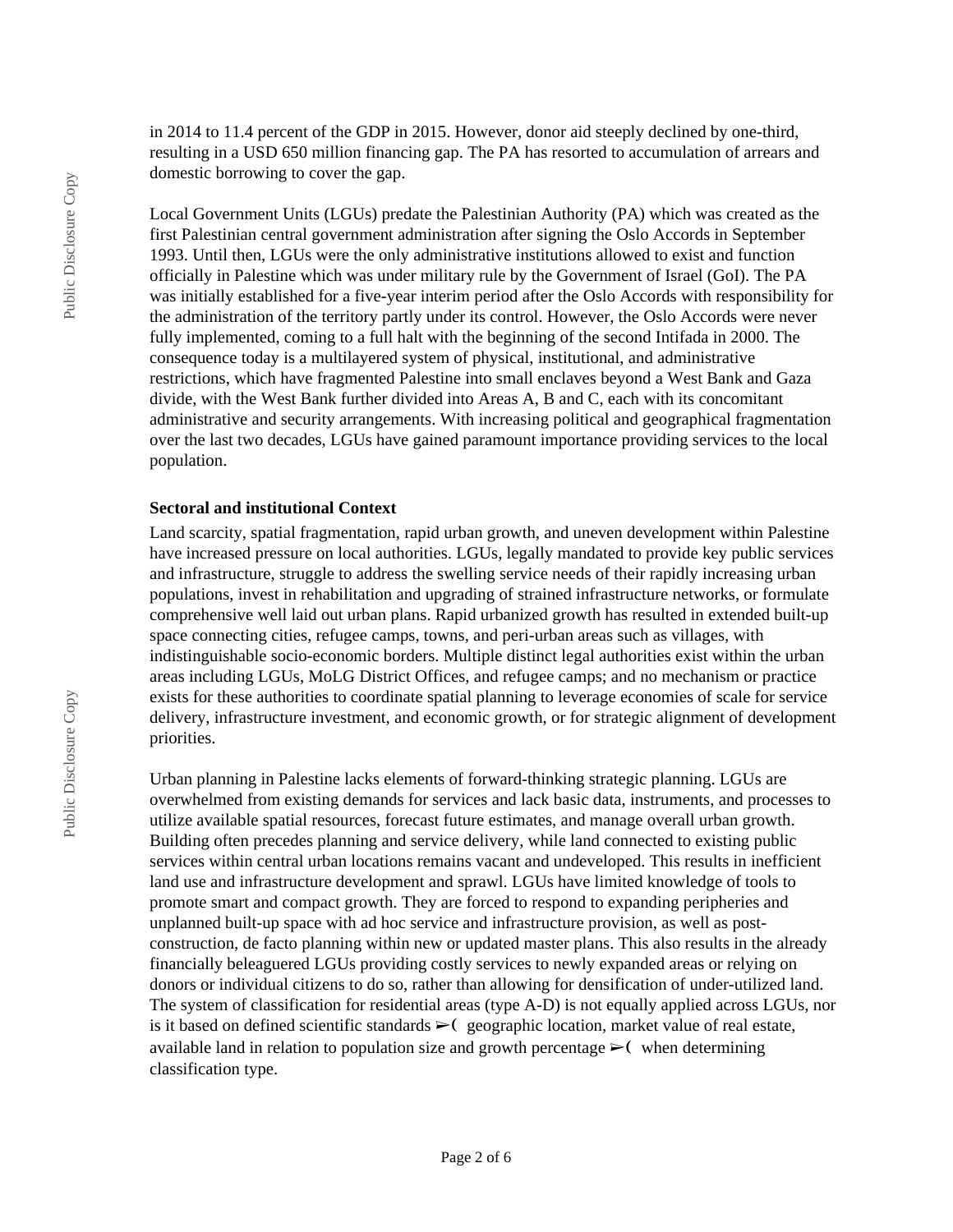Connectivity issues among LGUs plague all the urban areas. Traffic congestion, mobility constraints, and insufficient infrastructure are affecting the quality of life for residents and impeding the potential for economic growth. LGUs within urban areas are still functioning administratively as monocentric spatial entities with one central business district despite the existing polycentric structures of large urban areas with multiple centers. As a result the activity centers are not well connected, hindering growth potential and constraining daily interaction with city space. Sectoral plans for traffic and infrastructure networks are not aligned among the different administrative units of the urban areas, and trunk infrastructure do not follow efficient connectivity patterns. These weaknesses in intra-urban area coordination and strategic growth planning for urban areas, combined with insufficient public resources, pose real constraints to Palestine $\triangleright$  (seconomic development. Particularly, there is a lack of sufficiently serviced land and sites for private investment, and inefficient and unreliable public infrastructure to facilitate economic activities. This can become a prohibitive factor for small and medium enterprises to emerge or grow their operations, constraining revenue generation and private sector growth, ultimately limiting employment capacity and contribution to GDP. While the public sector acknowledges the need to attract private investment, weak understanding of the local economies and labor markets reduce the effectiveness of existing Local Economic Development (LED) projects formulated by individual LGUs.

The World Bank, in partnership with other Development Partners (DPs), has been providing institutional, policy, and investment support through an integrated and programmatic approach to the Palestinian Local Government (LG) sector. The proposed ICUD is an integral part of the programmatic engagement in the sector consolidating the Bank $\geq$  (s interventions and providing a structured approach for DPs to align their support. The third phase of MDP, currently under design, would put additional emphasis on financing larger scale capital investments on top of the regular performance-based grant allocations. The proposed ICUD would be expected to converge with MDP in the medium term by providing regional growth framework in which a potential large scale investments can be identified and funded under MDP-3. Similarly, the Local Governance and Services Improvement Program (LGSIP) has been developed following the MDP model to serve villages councils under which DPs pool their resources under one single program.

#### **II. Proposed Development Objectives**

The proposed PDO is to enhance the capacity of participating urban areas to plan for sustainable urban growth.

## **III. Project Description**

#### **Component Name**

Component 1: Planning for Sustainable Urban Growth. **Comments (optional)**

#### **Component Name**

Component No. 2: Project Implementation Support and Management Cost **Comments (optional)**

#### **IV. Financing** *(in USD Million)*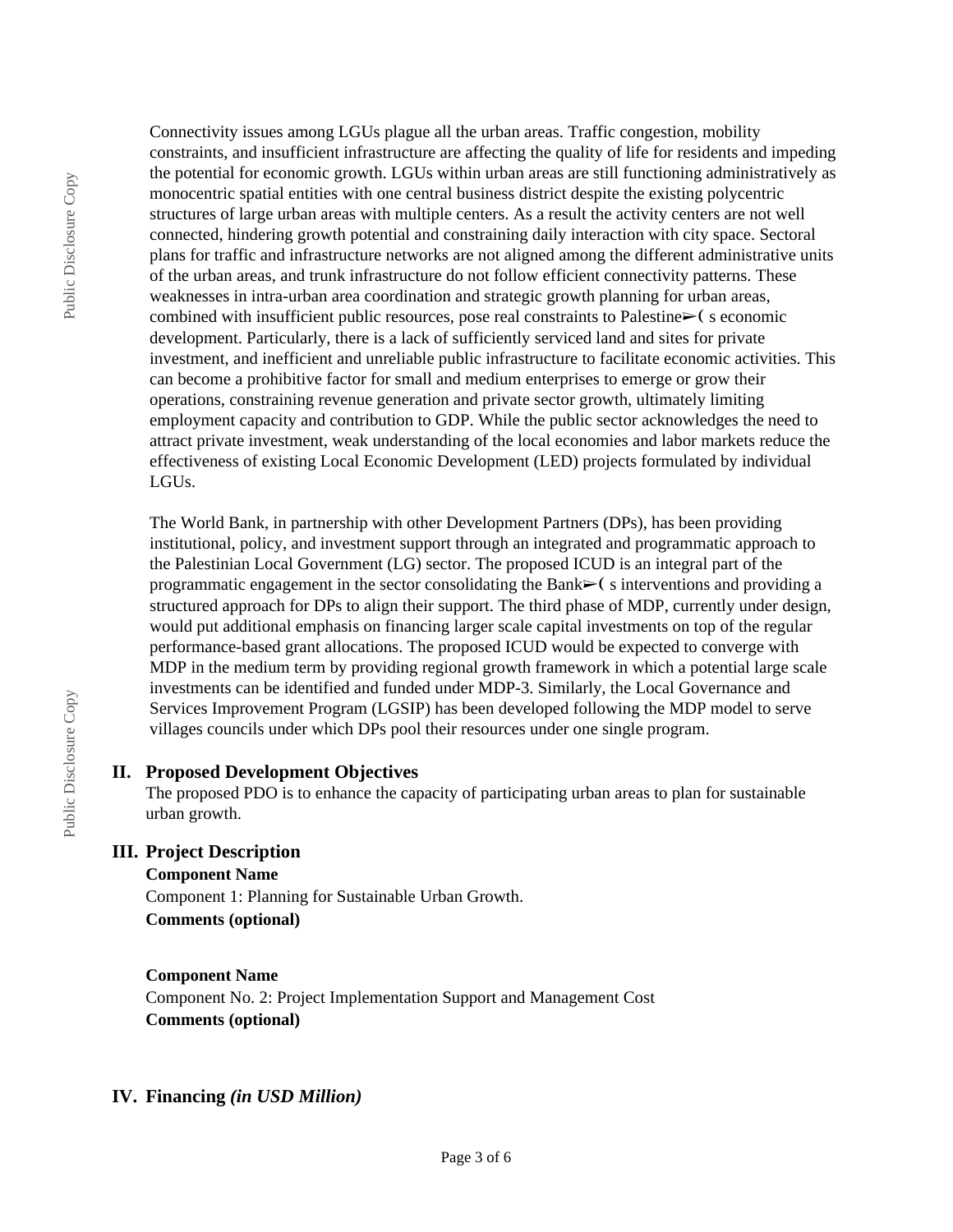| <b>Total Project Cost:</b>      | 5.00 | Total Bank Financing: 0.00 |             |
|---------------------------------|------|----------------------------|-------------|
| Financing Gap:                  | 0.00 |                            |             |
| <b>For Loans/Credits/Others</b> |      |                            | Amount      |
| <b>Borrower</b>                 |      |                            | $0.00\vert$ |
| Special Financing               |      |                            | 5.00        |
| Total                           |      |                            | 5.00        |

#### **V. Implementation**

#### A. Institutional and Implementation Arrangements

The proposed project $\triangleright$  (s participating urban are responsible for identifying the content of the proposed financed activities to achieve the PDO, will lead the activities at the local level with technical and facilitation support from a Technical Supervisor (TS) and Local Coordinators (LCs) to be recruited under the proposed project. The TS and LCs will be located at the MoLG Planning Department and urban areas, respectively. All TA will be participatory in nature, requiring regular inputs from the LGUs throughout project implementation. LGU joint coordination mechanisms, to be modeled on the existing coordination unit of the RAB urban area, will collectively deliver results. It will be tailored to each urban area based on the degree of existent collaboration within each, but would not take the form of a legal administrative body. The mechanism will be underpinned by the signing of a MoU by member  $LGUs \rightarrow$  councils specifying the objective, division of labor, and focal personnel appointment. LCs per urban area will be recruited under the proposed project to facilitate project activities at the local level. The technical oversight of the proposed project will be carried out by MoLG in close consultation with the urban areas, and through the TS and LCs will provide facilitation support to the project $\triangleright$  (surban areas to identify needed TA activities, goods, and trainings. In consultation with the urban areas, the MoLG will prepare the technical content of ToRs and Expression of Interests (EoIs), conduct technical quality control, and provide technical approval of the delivered outputs.

MDLF will be responsible for managing procurement, finance, safeguard, and reporting for the proposed project based on technical inputs from the MoLG and urban areas. MDLF $\triangleright$  (s role will include: project fund management; preparation of financial statements; organization of the project audit; signing and issuance of all procurement notices, advertisements, and all contracts with suppliers and consultants; environment and social safeguard management; preparation and update of the Project Operational Manual (POM); and compilation of results reporting and submission to the Bank. The MDLF is an independent, semi-governmental organization, governed by a Board of Directors with the Minister of Local Government as the Chairman and eleven members that are key stakeholders for Palestine► (s LG sector. The MDLF is staffed with all key positions required to fulfill its fiduciary and safeguard management roles for this project. MoLG will be responsible for advising the MDLF for payment release in a timely manner, and for reporting technical aspects of project activity results to the MDLF for inclusion into project progress reports. The TS will assist MoLG in fulfilling these functions, fulfill relevant central level coordination, reporting, and will oversee technical activities at the local level and supervise LCs in close consultation with urban areas.

#### B. Results Monitoring and Evaluation

The MDLF will be responsible for monitoring and evaluation (M&E) activities under this proposed project, including the achievement of the PDO, project outcomes, and physical, fiduciary, and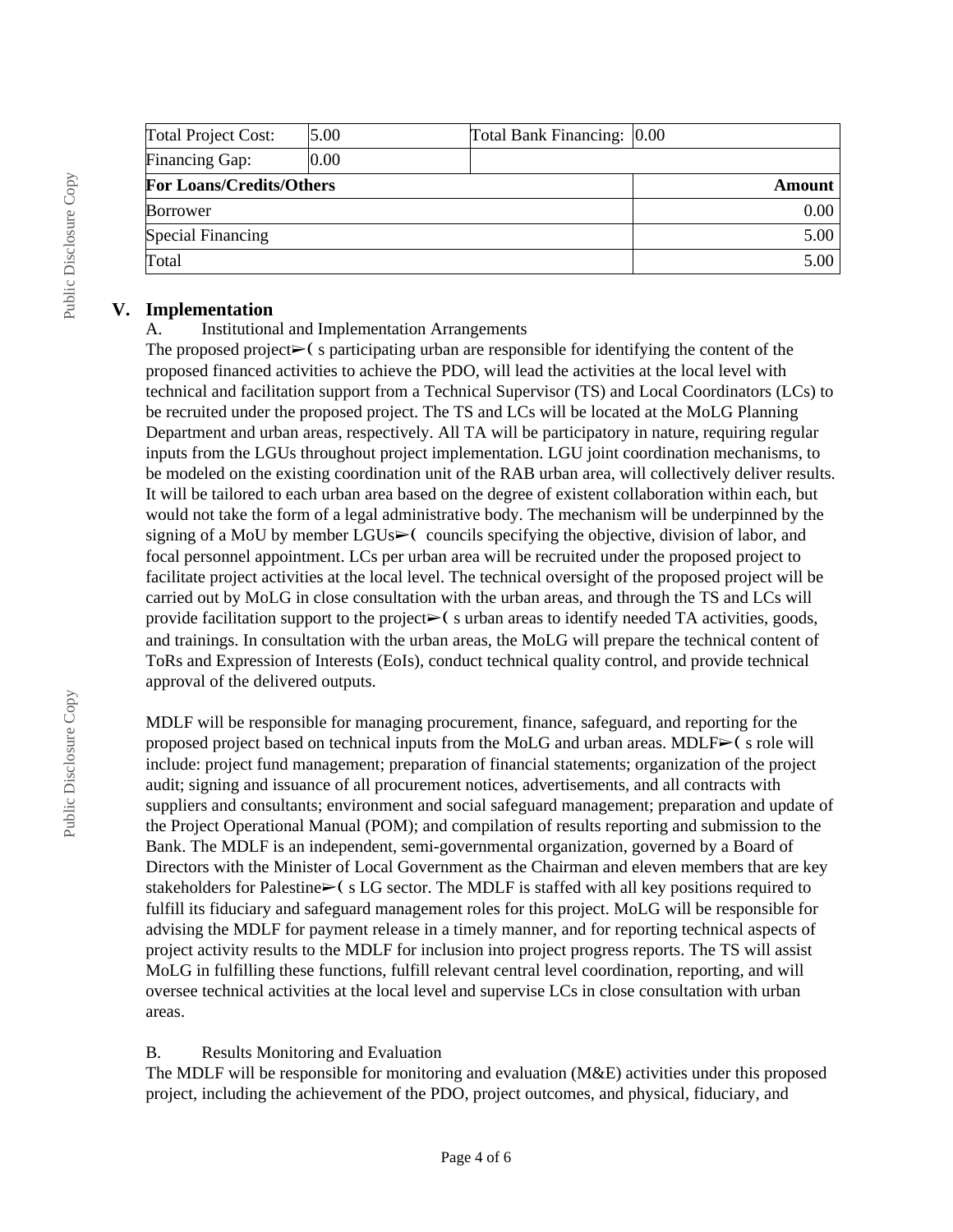Public Disclosure Copy

Public Disclosure Copy

safeguard performance, and results that are not captured in the results framework. A structured assessment of capacity developed through this project is also planned at the mid-term and end of the project. The MoLG will be responsible for providing technical input to MDLF, namely all of the technical aspects of procurement, achieved results per result indicators to monitor progress toward the PDO, and details of project activities. MDLF has been performing at a satisfactory level to collect, aggregate, and analyze results achieved by LGUs under the MDP-II and the MoLG under LGSIP as both programs implementing agency. The MDLF has a robust M&E system that uses a web-based Program Management Information System (PGMIS) as well as the Financial Management Information System (FMIS) to automate data aggregation, storage, and presentation as part of a results-based M&E system. The MDLF► (s Results-Based Monitoring Manual (RBMM) has aligned the individual objectives of the various MDLF-implemented projects and programs with the PA $\blacktriangleright$ ( s NDP strategic objectives. As such, no additional arrangements or staff are required for the M&E of this project.

#### C. Sustainability

MoLG has indicated interest in developing capacity to implement metropolitan area urban planning policy, practice, and methodology in Palestine. The proposed ICUD would provide the initial metropolitan/urban area growth planning framework and local government driven implementation experience for MoLG to guide metropolitan planning policy development. The MoLG planning unit will technically oversee the proposed project activities and receive support to improve bottom-up metropolitan planning. The urban growth planning exercise will also inform necessary reforms in the PA► (s own planning system, in addition to the inputs to developing LGUs urban area plans. Additionally, the proposed project will inform the Local Economic Development (LED) policy formulation exercise by the PA, a priority agendas in Palestine $\triangleright$  (s LG sector. This proposed project will assist the Ministry to shift its thinking on LED away from the current income-generating municipal project-based approach, which has resulted in under-capacitated LGUs attempting to provide private goods. The urban growth planning capacity development activities will instead inform the MoLG of approaches and lessons that focus public efforts on removing public sectorgenerated bottlenecks for private sector-led economic growth resulting from weak urban planning practice.

At the activity level, the intra-urban area collaboration mechanism will closely follow model of the RAB coordination unit in order to be sustainable. The proposed project will facilitate the urban areas to identify the objective and focus for urban growth planning that reflect the unique urban development challenges existent in each area, ensuring that they fully own the planning process. The proposed TA offered will complement existing data and analysis, while the responsibility to meet respective planning milestones will lie with the urban areas. In parallel, the proposed project will support the urban areas to potentially carry out activities for interim improvements in public space management and services to ensure the momentum of planning process. The mechanism is envisioned to be sustained by the LGUs in a similar manner to the RAB unit that is financed and hosted on a rotation basis by member LGUs. Eventually, the savings and efficiency gains offered by the urban growth planning exercise would motivate urban areas and the MoLG to integrate both coordination units and planning tools supported by this proposed project into their regular planning and investment prioritization.

#### **VI. Safeguard Policies (including public consultation)**

| Safeguard Policies Triggered by the Project | <b>Yes</b> | N <sub>0</sub> |  |
|---------------------------------------------|------------|----------------|--|
|---------------------------------------------|------------|----------------|--|